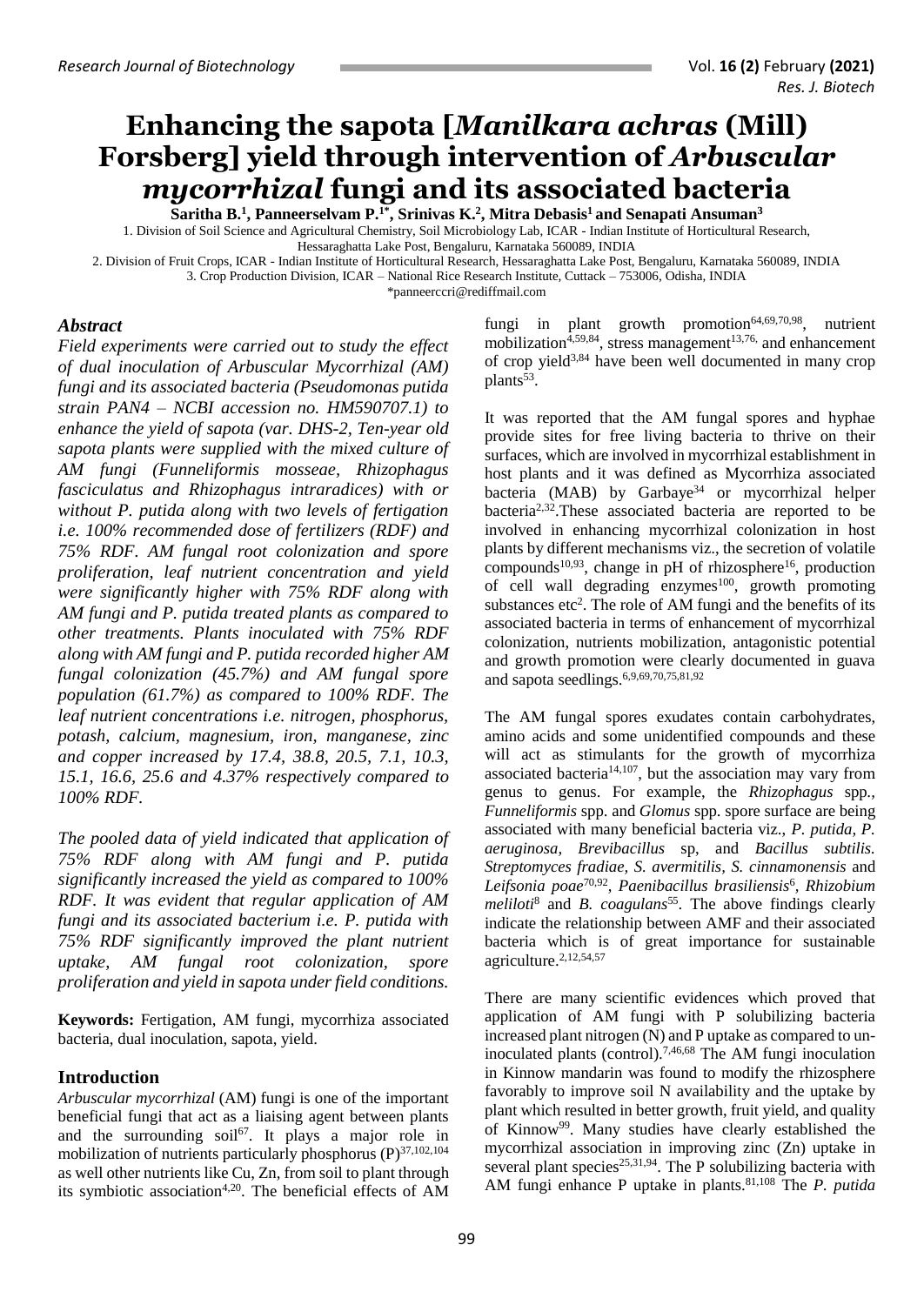isolated from *F. mosseae* spores from sapota rhizosphere recorded significantly higher zinc phosphate solubilization  $(206.0 \,\mu g \,\text{ml}^{-1})$  and zinc oxide  $(232.4 \,\mu g \,\text{ml}^{-1})^{69}$ .

Some of findings indicated that inoculation of AM fungi with *Azotobacter* spp. showed positive response on mango plant growth<sup>78</sup>. Similarly, the combined application of AM fungi improved the nutrient content and plant growth in  $m$ ango<sup>77,91</sup> and pomegranate<sup>80</sup>. This observation indicated that application of AM fungi with its associated bacteria could be useful to alleviate nutrient deficiency in fruit crops.

Recently, a AM fungal package along with their associated bacteria to produce healthy, vigorous guava and sapota seedlings under nursery condition has been developed<sup>69,70</sup> but these effects have not been established under field conditions. In general, most of the scientific findings have evaluated the beneficial effects of AM fungi with plant growth-promoting rhizobacteria (PGPR) bacteria several crop plants $52,68$ , but very little information is available with its spore associated bacteria especially in perennial fruit crops like sapota. Keeping this in view, the present experiment was conducted to study the effect of AM fungi and its associated bacteria in enhancement of mycorrhizal colonization, nutrient uptake and yield of sapota under field conditions.

## **Material and Methods**

**Study site for field experiment:** The field experiment was conducted on ten year old sapota (*var*. DHS-2) trees planted with a spacing of 7 m x 7 m in sandy loam soil at the Research Farm of ICAR-Indian Institute of Horticultural Research, Bengaluru (Karnataka, India) situated at 13° 58' N and 78°E at an altitude of 890 meters with an average precipitation of 850 mm annually. Initial soil samples were collected from the field and analyzed for its chemical properties. The soil was slightly acidic in reaction (pH 6.18) with 0.72%, 181.4, 20.6 and 239.2 kg ha<sup>-1</sup> organic carbon, available nitrogen, phosphorus and potassium respectively. The initial soil micronutrient content was 1233.50, 429.30, 10.73, 10.95, 2.19 and 1.43 ppm of Ca, Mg, Mn, Fe, Zn and Cu respectively.

**Inoculums preparation:** A mixed inoculum of AM fungi i.e. 78-80 spores g-1 substrate (*F. mosseae, R. fasciculatus* and *R. intraradices*) was used throughout the experimentation. The AM fungi used in this experiment was isolated from sapota cropping system and selection of AM fungi and inoculums preparation has been discussed elaborately in our earlier publication<sup>69</sup>. The *P. putida* (Genbank accession number - HM590707) used in this experiment was isolated from the *F. mosseae* spore and the detail of selection of this bacterium was discussed in our earlier publication<sup>69</sup>.

The selected bacterium was multiplied in nutrient broth and the inoculum was prepared by using sterilized lignite as carrier material, the inoculum containing  $3.2 \times 10^9$  cfu g<sup>-1</sup>

carrier was used in this experiment. The substrate based 200 g AM fungal inoculum along with 100 g carrier based *P. putida* was applied.

**Treatment details:** Six treatments viz. T1 - un inoculated control, T2 - fertigation with 100% recommended dose of fertilizer (RDF), T3 - 100% RDF plus AM fungi, T4 - 75% RDF plus AM fungi, T5 - 75% RDF plus AM fungi and *P .putida*, T6 - 100% RDF plus AM fungi and *P. putida* were imposed and each treatment was replicated six times in a randomized block design. In each treatment, twelve plants were randomly selected and the treatments were imposed. The recommended dose of fertilizer was given (400g N:160g P:450g K tree<sup>-1</sup> year<sup>-1</sup>) through fertigation and each plant received 20 kg of well decomposed farm yard manure (FYM) along with AM fungi and *P. putida*. Drip irrigation was scheduled on daily basis to replenish 80% of evaporation losses<sup>43</sup>.

**AM colonization, soil physicochemical properties, leaf nutrients and yield analysis in sapota:** Rhizosphere soil and root samples were collected from each treatment after six month of imposing the treatments and analyzed for AM fungal colonization<sup>73</sup> and AM fungal spore population by adopting wet sieving and decantation method<sup>38</sup>. Soil pH and electrical conductivity (EC) were measured in a 1:2.5  $(w/v)$ soil/water mixture. Organic carbon was analyzed by the wet oxidation method of Walkley and Black<sup>103</sup>, available N was estimated using the method of Subbiah and Asija<sup>89</sup>. Available phosphorus by Bray's extractant molybdophosphoric blue colour method<sup>45</sup>, available K extracted in 1 M  $NH_4OAc^{42}$  and exchangeable Ca and Mg by versenate (EDTA) titration method are used.<sup>46</sup>

The soil micronutrients viz. Fe, Mn, Zn and Cu were extracted by DTPA extractant and estimated by atomic absorption spectrophotometer<sup>51</sup>. The N content in the leaf samples was analyzed by Kjeldahl method<sup>5</sup>. Phosphorus, potassium (K), calcium (Ca), magnesium (Mg), iron (Fe), manganese (Mn), zinc (Zn) and copper (Cu) were estimated by tri-acid mixture  $(9:4:1 \text{ HNO}_3: \text{HClO}_4: \text{H}_2\text{SO}_4)$  as given by Jackson<sup>45</sup>. Fruits were harvested from the individual tree at regular intervals and the cumulative yield was expressed as kg tree-1 . All the observations were recorded for two years and pooled data are presented.

**Analysis:** Percentage (%) of AM colonization and spore numbers were arcsine and square-root transformed respectively to ensure homogeneity of variance before analysis<sup>39</sup>.

### **Results and Discussion**

**Effect of AM fungi and** *P. putida* **on mycorrhizal root colonization in sapota:** AM fungal root colonization and spore proliferation in sapota rhizosphere were assessed for two years and the results are presented in figure 1 and figure 2 respectively. In general, AM root colonization and spore population were higher in AM fungi alone or AM fungi plus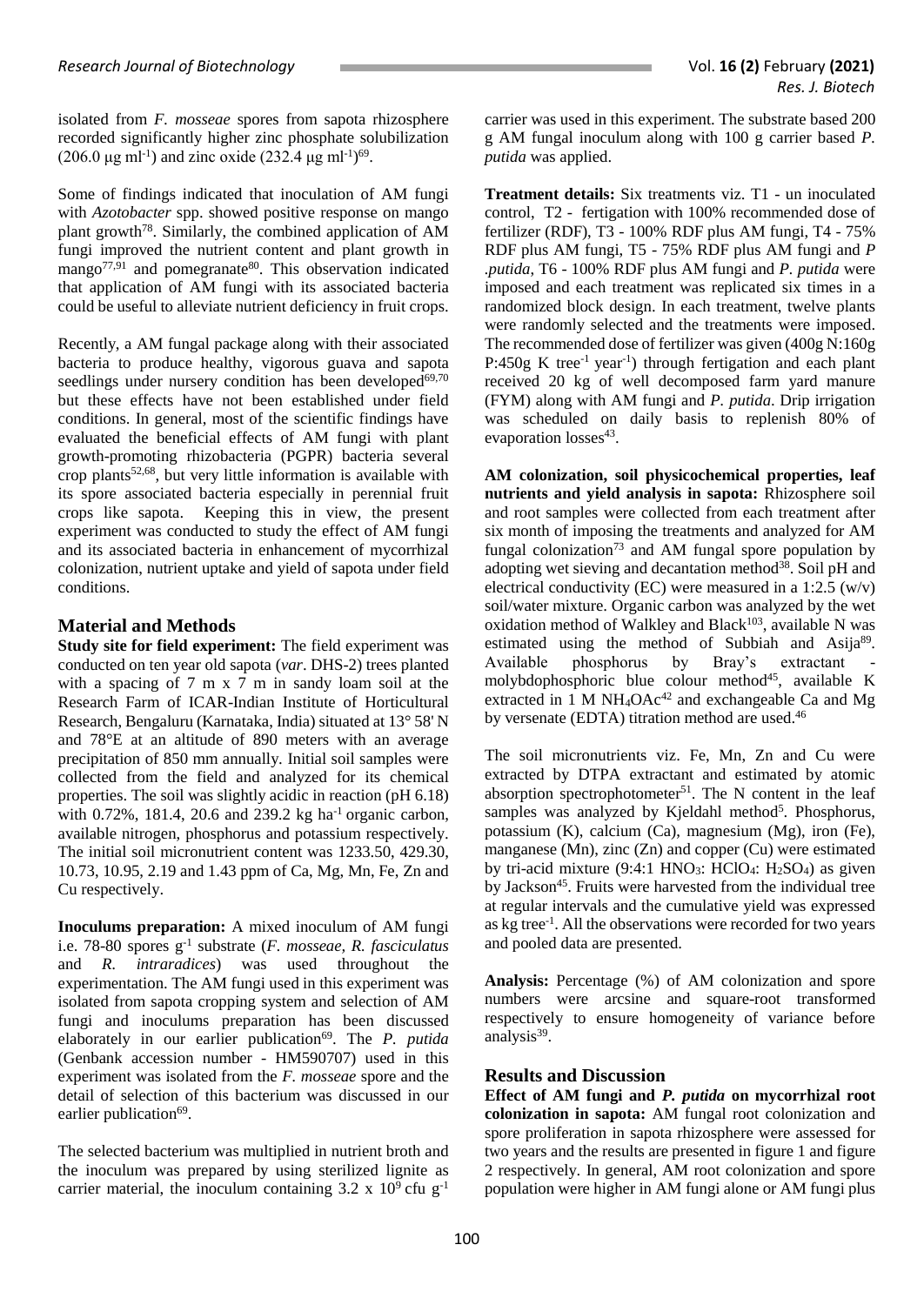*P. putida* inoculated treatments as compared to 100 % RDF fertilizers. In general, there was a gradual increase of AM fungal colonization in first and second year as compared to initial level of colonization.

Among the treatments, AM fungi plus *P. putida* enhanced 42.5 and 47.8 % higher AM fungal colonization in first and second year respectively compared to only 100 % RDF. The pooled analysis indicated that either 100% or 75% RDF with AM fungi plus *P. putida* recorded 13.1-15.7 % higher AM fungal colonization and 9.2-23.0% spore population as compared to only AM fungi application. This finding clearly indicated the role of *P. putida* in enhancing the mycorrhizal colonization.

It was also observed that there was 11.5% reduction of AM fungal colonization and 25.7% reduction of spore population in 100% RDF plus AM fungi treated plants as compared to 75% RDF plus AM fungi which indicated that higher dose of inorganic fertilizers application may affect the AM fungal colonization. The pooled data of AM fungal spore population in sapota rhizosphere indicated that application of *P. putida* along with AM fungi recorded 54.2-61.7% higher spore population as compared to only 100% RDF.



**Figure 1: Effect of AM fungi and its associated bacteria on AM fungal colonization in sapota roots under field conditions**



**Figure 2: Effect of AM fungi and its associated bacteria on AM spore population in sapota rhizosphere under field conditions.**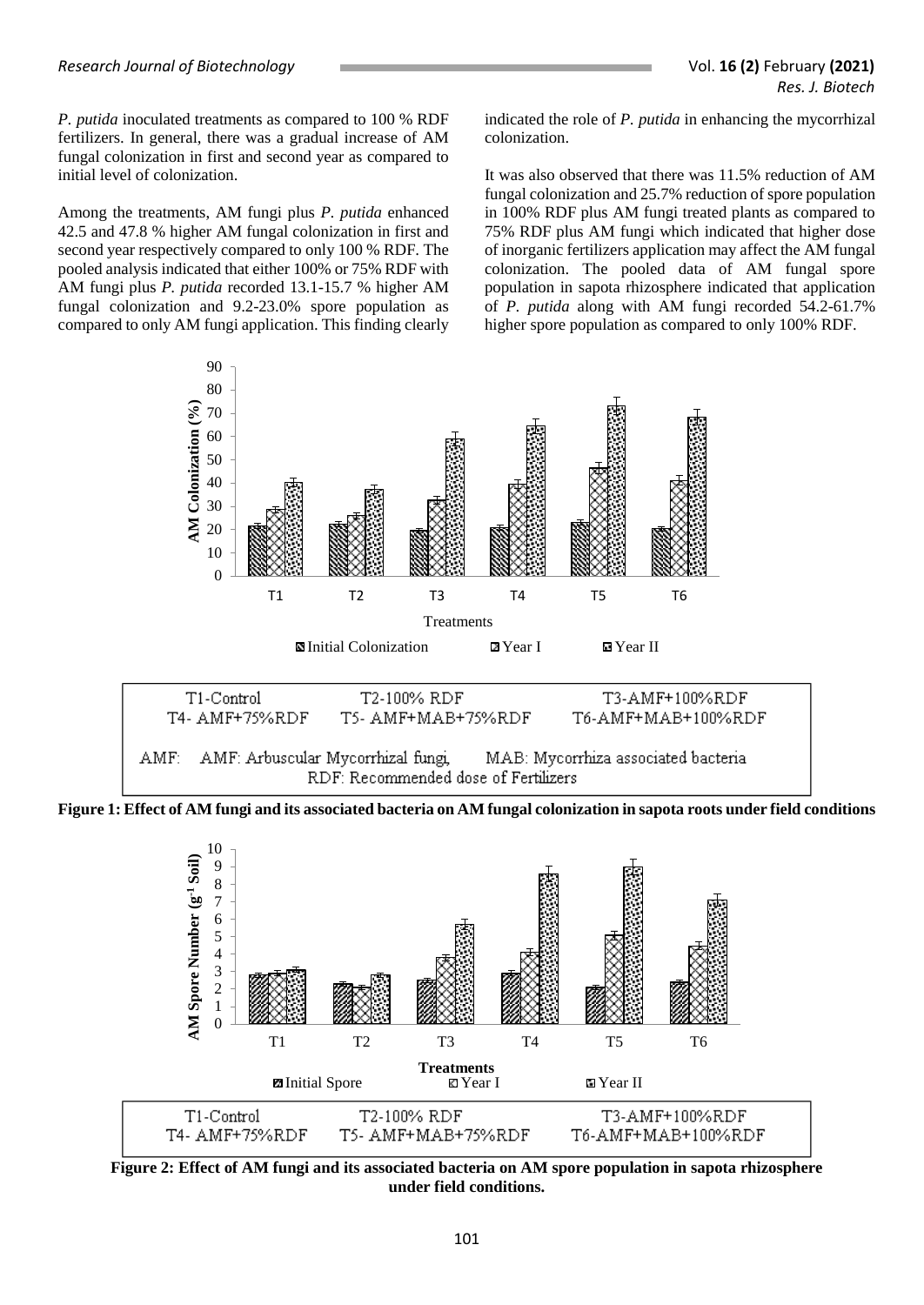Mamatha et al<sup>55</sup> reported that dual inoculation of AM fungus with *B. coagulans* increased mycorrhizal root colonization by 46.0 % in papaya plants over control. Likewise, the coinoculation of *Glomus mosseae* with fluorescent pseudomonad increased mycorrhizal colonization by 41.0 - 42.3% in tomato as compared to control<sup>33</sup>. Panneerselvam and his co-workers<sup>70</sup> have proved the concept in Guava seedlings: They have reported that application of *G. mosseae* with *P. putida* significantly increased the AM fungal colonization (86.2%) as compared to individual inoculants of *G. mosseae* or *P. putida* alone. In red bell pepper, inoculation of *G. mosseae* plus *P. flourescens* resulted in maximum mycorrhizal dependency<sup>30,95</sup>.

Xavier and Germida<sup>106</sup> also reported that bacteria isolated from AM fungal spore cell walls were able to promote *G. clarum* spore germination, and similar observations have been recorded by many researchers<sup>35,41,83</sup>. The inoculation of AM fungi with *P. putida* or *P. validus* was observed to significantly increase AM fungal colonization and hyphae  $d$ evelopment<sup>41</sup>.

Similarly, Vivas et al<sup>101</sup> reported that co-inoculation of *G*. *mosseae* with *B. brevis* increased AM colonization and the development of extra radical mycelium in plants.

The above findings clearly proved that application of AM fungi along with its associated bacteria or plant growth promoting rhizobacteria is essential for better mycorrhizal colonization in host plants. Many scientific findings proved the mechanism of mycorrhiza associated bacteria and their role in enhancing mycorrhizal colonization in host plants.

The secretion of hydrolytic enzymes<sup>21</sup> and metabolites<sup>83</sup> by some beneficial bacteria is involved in enhancement of AM fungal colonization in host plant. The other associated mechanisms for stimulation of mycorrhizal colonization in host roots include the change in pH and production of cell wall degrading enzymes by bacteria. 15

In some of the experiments, co-inoculation of mycorrhiza with their associated bacteria was found to increase lateral root development and plant growth which was due to the production of auxins or auxin-related substances. This was observed to be the main mechanism for improvement of AM fungal colonization<sup>34,101</sup>. Few studies proved that the bacterial association is required for the proliferation of AM fungal spores. Mugnier and  $Mosse<sup>60</sup>$  observed that spore germination of *G. mosseae in-vitro* was possible only in the presence of their associated bacteria *S. orientalis*.

The *P. putida* used in this experiment was characterized by Panneerselvam et al<sup>70</sup> and has been clearly documented. The multi potential growth promoting attributes of this bacterium viz. enzyme, phytohormones, siderophore, HCN production, phosphate and zinc solubilization potential and these attributes might have also enhanced the mycorrhizal colonization in sapota field. They also reported that the mycorrhiza associated bacteria *P. putida* were found to be involved in the stimulation of AM fungal spore proliferation and its colonization in sapota rhizosphere.

The present findings indicated that inclusion of *P. putida* is essential when applying AM fungi for better colonization and sporulation in sapota under field condition.

**Effect of AM fungi and** *P. putida* **on soil pH, EC and OC:** The influence of AM fungi and its associated bacteria on pH, EC and OC content in sapota rhizosphere is presented in table 1. The results revealed that the pH ranged from 6.8 to 7.07 and 6.07 to 6.84 in the first and second year respectively, but there was no significant variation among the treatments. In all the treatments, there was a slight decrease in the pH after second year as compared to first year. Similarly, there was no significant variation in the EC among the treatments, but there was a gradual increase in the EC in all the treatments after second year as compared to first year.

The influence of AM fungi on OC content in sapota rhizosphere showed that there was a slight improvement in the OC (0.81-0.84%) in AM fungi alone or AM fungi plus *P. putida* inoculated treatments after first year compared to only 100% RDF treatment (0.72%). After second year, application of AM fungi plus *P. putida* recorded significantly higher OC (0.91-0.95%) as compared to 100% RDF plus AM fungi or 100% RDF alone treatment. The two years pooled data showed that inoculation of AM fungi plus *P. putida* enhanced 13.7-15.7% higher OC content in sapota rhizosphere than only inorganic fertilizers application.

Few reports have indicated that the pH of soils may affect AM fungal colonization in host plants. The optimum pH for colonization of *G. fasciculatum* in maize roots was found to be between 5.6 and  $6.2^{22,47}$ . Similarly, in subterranean clover roots, the colonization of *Glomus* sp. (WUM 16) was affected extensively at the highest pH level<sup>1</sup>. In the present investigation, there was a gradual decrease of pH (6.07-6.84) and increase of AM fungal colonization which was noticed in all the treatments after second year, this indicated that slight reduction of pH might be one of the factors for enhancing mycorrhizal colonization in sapota field. The increase in the EC in all the treatments after second year might be due to the regular application of fertilizers and quality of irrigation water.

In this experiment, the enhancement of soil organic carbon in sapota rhizosphere due to AM fungi intervention is one of the positive signals for soil health improvement. It was clearly demonstrated that in agricultural soils, fungi account for 70% of the microbial biomass<sup>71</sup> of which AM fungi may constitute up to 80-90% of the soil fungal biomass<sup>63</sup> and its association in crop plants was considered as one of the important components for  $C$  sequestration<sup>86</sup>. AM fungi may act as a large carbon sink and physically protect OC through improved soil aggregation<sup>24,105</sup>.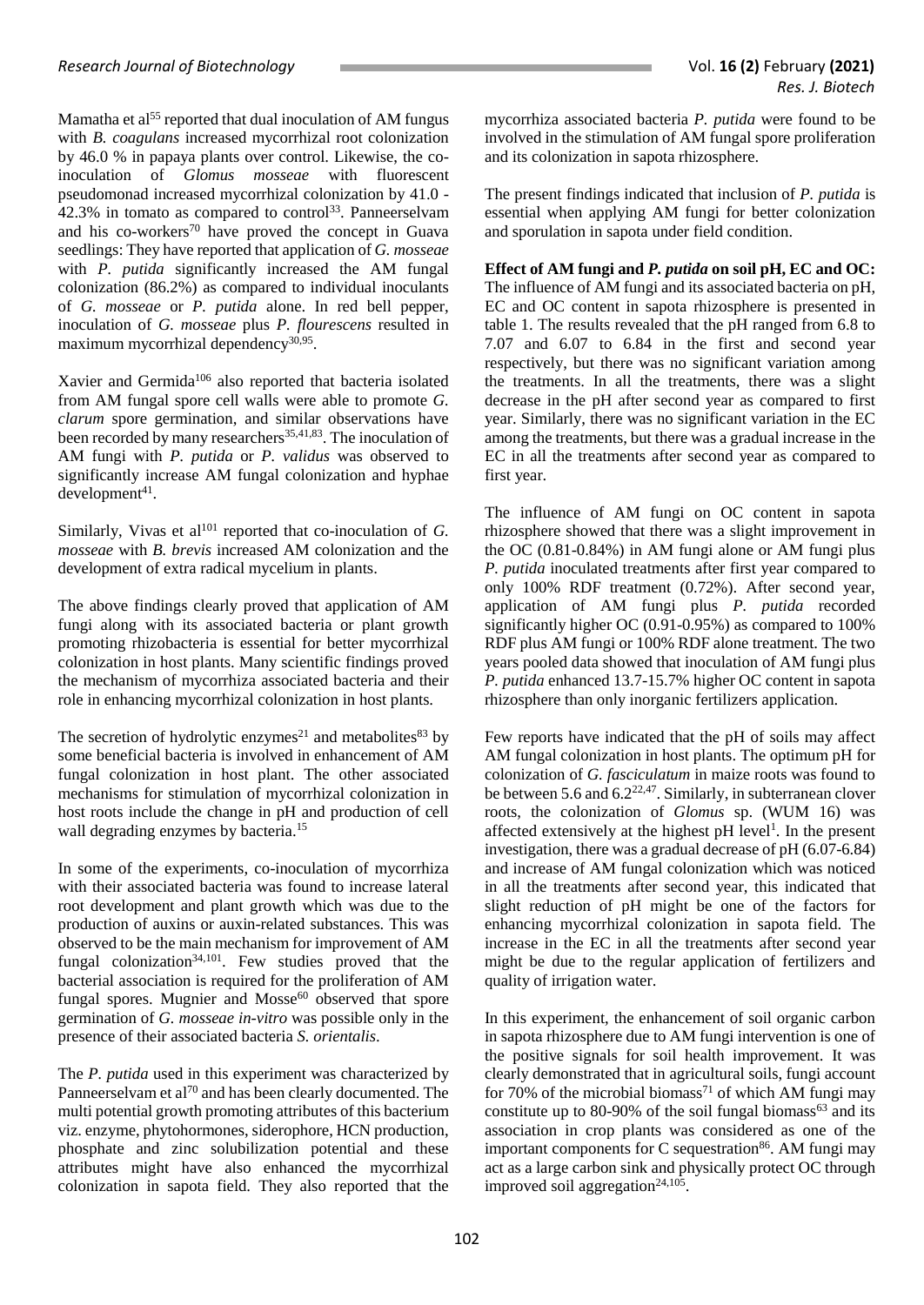| <b>Treatments</b>        | pH     |                |               | $EC$ (dsm <sup>-1</sup> ) |                |        |  | OC(%) |                |        |  |
|--------------------------|--------|----------------|---------------|---------------------------|----------------|--------|--|-------|----------------|--------|--|
|                          | Year I | <b>Year II</b> | <b>Pooled</b> | Year l                    | <b>Year II</b> | pooled |  | Year  | <b>Year II</b> | pooled |  |
| T1-Control               | 7.05   | 6.84           | 6.94          | 0.18                      | 0.28           | 0.23   |  | 0.76  | 0.71           | 0.73   |  |
| T <sub>2</sub> -100% RDF | 6.86   | 6.31           | 6.58          | 0.15                      | 0.30           | 0.23   |  | 0.72  | 0.78           | 0.75   |  |
| $T3-AMF+100\%RDF$        | 7.07   | 6.48           | 6.77          | 0.20                      | 0.32           | 0.26   |  | 0.81  | 0.89           | 0.85   |  |
| $T4$ -AMF +75% RDF       | 6.95   | 6.27           | 6.61          | 0.19                      | 0.30           | 0.24   |  | 0.83  | 0.87           | 0.85   |  |
| $T5-AMF+MAB+75%RDF$      | 6.75   | 6.07           | 6.41          | 0.18                      | 0.31           | 0.24   |  | 0.84  | 0.95           | 0.89   |  |
| T6-AMF+MAB+100%RDF       | 6.80   | 6.38           | 6.59          | 0.20                      | 0.31           | 0.25   |  | 0.84  | 0.91           | 0.87   |  |

**Table 1 Effect of AM fungi and its associated bacteria on soil pH, EC and OC in sapota rhizosphere under field condition**

AMF: Arbuscular Mycorrhizal fungi, MAB: Mycorrhiza associated bacteria, RDF: Recommended dose of Fertilizers.

**Effect of AMF and** *P. putida* **on leaf nutrient concentrations in sapota:** The effect of AM fungi plus *P. putida* on sapota leaf nutrient concentrations (Table 2) indicated that application of AM fungi with 100% or 75% RDF increased leaf nitrogen concentration (1.55-1.56% N) compared to 100% RDF application, but on par with each other. Among the treatments, AM fungi plus *P. putida* with 100% or 75% RDF recorded significantly higher leaf 'N' concentration (1.62-1.72%) compared to only 100% RDF treatment. The second year data on leaf P concentration showed that application of 75% RDF along with AM fungi plus *P. putida* significantly increased leaf P than all other treatments. The pooled data analysis of leaf 'P' indicated that plants treated with AM fungi plus *P. putida* recorded 25- 33% higher leaf 'P' concentration compared to only inorganic fertilizers application.

Similar trend was noticed in case of leaf 'K' concentration. The leaf secondary nutrient concentrations *i.e.* Ca and Mg (Table 3) showed that the plants inoculated with AM fungi plus *P. putida* had significantly higher leaf 'Ca' content (1.63-1.89%) than other treatments after first year but this trend was not observed in second year.

Among the treatments, there was no significant variation in leaf 'Mg' after first year, but there was gradual improvement in second year irrespective of treatments. The pooled data indicated that AM fungi plus *P. putida* increased the leaf 'Mg' concentration (10%) compared to only 100% RDF treatment. The leaf micronutrient concentration showed that application of AM fungi plus *P. putida* with 100% or 75% RDF recorded significantly higher leaf 'Fe' (143.95-147.09 ppm), 'Mn' (27.72-27.27 ppm) and 'Zn'(23.89-25.74 ppm) content compared to all other treatments (Table 4). In general, application of AM fungi plus *P. putida* with 75% RDF enhanced leaf Fe, Mn and Zn concentrations. AM fungi or its combination with *P. putida* did not show any significant variation in leaf 'Cu" content.

In general, mycorrhizal association in plants accumulates P, K, Ca, Cu and Mn in the leaf in higher concentrations than non-mycorrhizal plants<sup>48,79</sup>. The AM fungal hyphae can absorb and mobilize the nutrients to plants even few centimeters away from root zone. Though the benefits of AM fungi are more common for immobile nutrients like

phosphorus and zinc $46,74$ , which can also enhance the nitrogen  $(N)$  nutrition in host plant<sup>56</sup>. The AM fungal hyphae effectively acquire nitrate  $(NO<sub>3</sub>)$  and ammonium  $(NH<sub>4</sub><sup>+</sup>)$ from the external medium<sup>9</sup>.

Many research findings have proved the beneficial effects of AM fungi in perennial fruit crops<sup>49,61</sup>. Application of AM fungi was found to increase the plant nutrients content in fruit crops<sup>59,84</sup>. Padma and Kandaswamy<sup>66</sup> reported 30.85% increase in the total P in papaya through application of 75% of recommended dose of P along with mixed inoculum (*G. mosseae + G. fasiculatum+ Gigaspora margarita*) as compared to un-inocualted plants (control). Sukhada<sup>90</sup> also reported a two fold increase in leaf P concentration in papaya inoculated with *G. mosseae* and *G. fasiculatum* than uninoculated control. In apple, *G. mosseae* inoculation was found to enhance P uptake<sup>84</sup>.

Some earlier findings also have clearly proved that application of AM fungi along with PGPR bacteria or its associated bacteria increased the plant nutrient uptake 3,27 but this information is limited in perennial fruit crops like sapota. In tomato, it was found that the inoculation of two bacterial cultures of *P. flourescens* 92rk and P190r along with *G. mosseae* BEG12<sup>33</sup> improved plant mineral nutrition. Xavier and Germida  $(2003)^{106}$  reported that the bacteria associated with *G. clarum* NT4 spores identified as *B. pabuli* LA3 significantly enhanced shoot N content and P use efficiency in pea plants.

Apart from macronutrients, the mobilization of immobile elements such as zinc and P from the root depletion zone by AM fungi was reported by several workers<sup>36,50,65,96</sup>. In line with the earlier findings, application of AM fungi along with *P. putida* significantly enhanced leaf nutrient concentrations viz. N, P, K, Fe, Zn and Mn in sapota in the present investigation.

**Effect of AMF and its MAB** *P. putida* **on sapota yield:** The effect of AM fungi and their associated bacteria i.e. *P. putida* on improvement of sapota yield (Table 5) clearly indicated that 75% RDF with AM fungi and *P. putida* significantly increased sapota yield in the first year  $(54.83 \text{ kg plant}^{-1})$ , second year  $(74.66 \text{ kg plant}^{-1})$  and also increased pooled yield  $(64.74 \text{ kg plant}^{-1})$  compared to control  $(21.15 \text{ kg plant}^{-1})$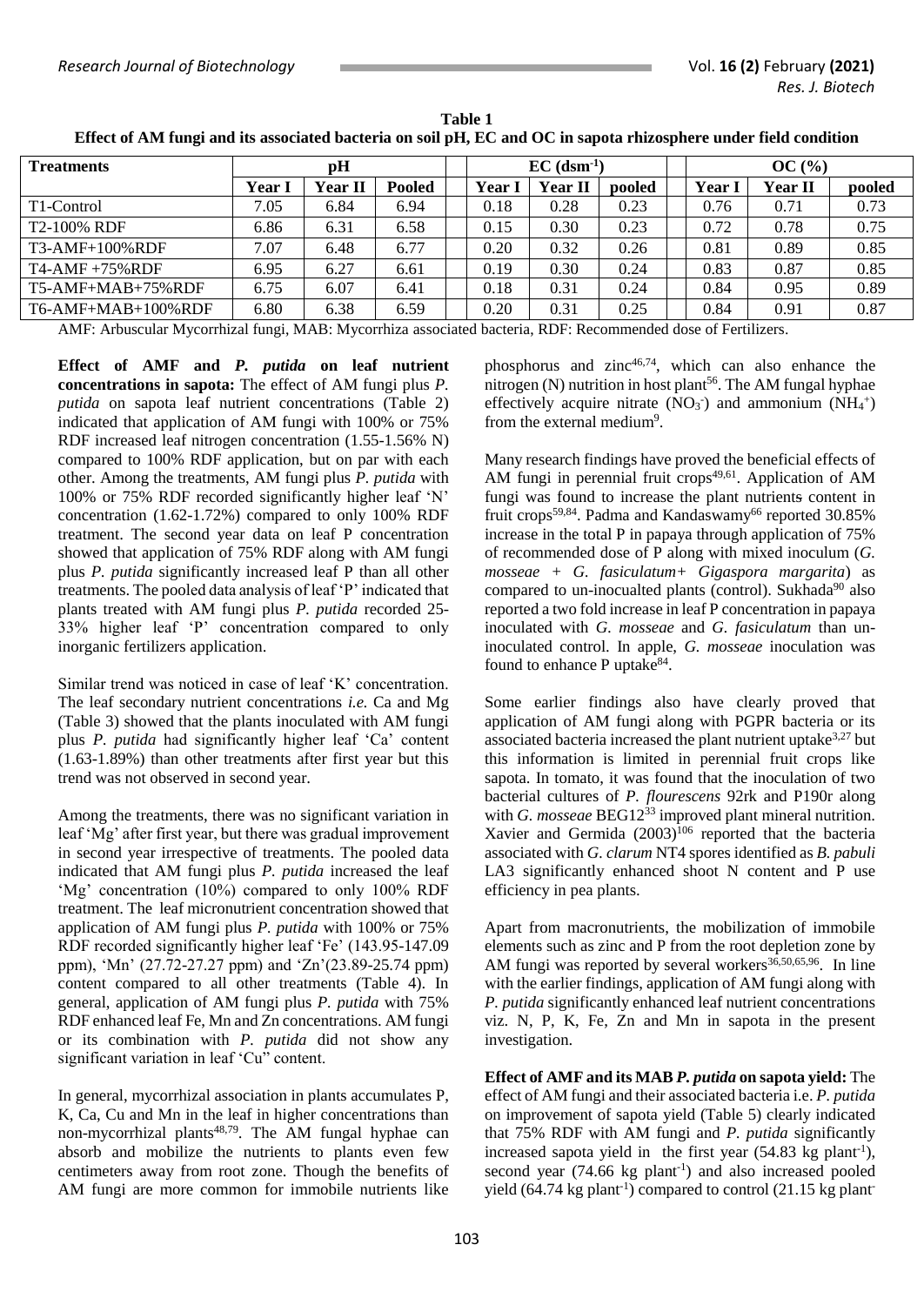<sup>1</sup>), 100% RDF (45.47 kg plant<sup>-1</sup>), AM fungi+100% RDF  $(43.68 \text{ kg plant}^{-1})$ , AM fungi+75% RDF  $(41.81 \text{ kg plant}^{-1})$ , and AM fungi+MAB+100% RDF  $(49.75 \text{ kg plant}^{-1})$ . So, the pooled analysis of two year yield data revealed that 75% RDF with AM fungi and *P. putida* increased fruit yield as compared to only 100% RDF and control.

**Table 2 Effect of AM fungi and its associated bacteria on leaf macronutrient concentration in sapota under field condition**

| <b>Treatments</b>       | N(%)              |                   |                   |                      | $P(\%)$           |                   | $K(\%)$       |                    |                      |  |
|-------------------------|-------------------|-------------------|-------------------|----------------------|-------------------|-------------------|---------------|--------------------|----------------------|--|
|                         | Year 1            | Year II           | <i>*Pooled</i>    | Year I               | Year II           | <i>*Pooled</i>    | <b>Year I</b> | <b>Year II</b>     | <i>*Pooled</i>       |  |
| T <sub>1</sub> -Control | 1.08 <sup>c</sup> | 1.23 <sup>c</sup> | 1.15 <sup>c</sup> | $0.12$ <sup>de</sup> | 0.10 <sup>e</sup> | 0.11 <sup>d</sup> | 0.81          | 0.83 <sup>d</sup>  | 0.82 <sup>c</sup>    |  |
| T2-100% RDF             | $1.38^{b}$        | $1.47^{\rm b}$    | 1.42 <sup>b</sup> | 0.10 <sup>e</sup>    | 0.13 <sup>d</sup> | 0.12 <sup>d</sup> | 0.83          | 0.88 <sup>cd</sup> | $0.85^{bc}$          |  |
| T3-AMF+100% RDF         | .51 <sup>ab</sup> | $1.60^{ab}$       | $.55^{ab}$        | 0.12 <sup>cd</sup>   | 0.16 <sup>c</sup> | 0.14 <sup>c</sup> | 0.88          | 1.01 <sup>bc</sup> | $0.94$ <sup>ab</sup> |  |
| $T4-AMF + 75\% RDF$     | .49 <sup>ab</sup> | $1.63^{ab}$       | .56 <sup>ab</sup> | $0.14^{bc}$          | $0.18^{b}$        | $0.16^{\rm b}$    | 0.92          | 1.10 <sup>ab</sup> | 1.01 <sup>a</sup>    |  |
| $T5-AMF+MAB+75\%$ RDF   | 1.67 <sup>a</sup> | 1.77 <sup>a</sup> | 1.72 <sup>a</sup> | 0.16 <sup>a</sup>    | 0.21 <sup>a</sup> | 0.18 <sup>a</sup> | 0.93          | .21 <sup>a</sup>   | 1.07 <sup>a</sup>    |  |
| T6-AMF+MAB+100% RDF     | .57 <sup>a</sup>  | .67 <sup>a</sup>  | $1.62^{\rm a}$    | $0.14^{ab}$          | 0.19 <sup>b</sup> | $0.16^b$          | 0.90          | $1.18^{a}$         | 1.04 <sup>a</sup>    |  |

#### **Table 3 Effect of AM fungi and its associated bacteria on leaf secondary nutrient concentration in sapota under field condition**

| <b>Treatments</b>          |                   | Ca (%)  |                | $Mg(\%)$      |                       |                       |  |  |  |
|----------------------------|-------------------|---------|----------------|---------------|-----------------------|-----------------------|--|--|--|
|                            | Year I            | Year II | <i>*Pooled</i> | <b>Year I</b> | <b>Year II</b>        | *Pooled               |  |  |  |
| T1-Control                 | .67 <sup>b</sup>  | 1.73    | 1.70           | 0.24          | 0.26 <sup>d</sup>     | 0.25 <sup>c</sup>     |  |  |  |
| T2-100% RDF                | $1.65^{\rm b}$    | 1.71    | 1.68           | 0.24          | 0.28 <sup>cd</sup>    | $0.26^{bc}$           |  |  |  |
| T3-AMF+100%RDF             | .67 <sup>b</sup>  | 1.76    | 1.71           | 0.25          | $0.30^{bc}$           | $0.28$ <sup>abc</sup> |  |  |  |
| $T4-AMF+75\%RDF$           | 1.54 <sup>b</sup> | 1.62    | 1.58           | 0.25          | $0.35^{\rm a}$        | 0.30 <sup>a</sup>     |  |  |  |
| $T5-AMF+MAB+75%RDF$        | .89 <sup>a</sup>  | 1.74    | 1.81           | 0.28          | $0.31$ <sup>abc</sup> | 0.29 <sup>ab</sup>    |  |  |  |
| $T6$ -AMF+MAB+ $100\%$ RDF | 1.63 <sup>b</sup> | .59     | 1.61           | 0.27          | $0.33^{ab}$           | 0.30 <sup>a</sup>     |  |  |  |

**Table 4 Effect of AM fungi and its associated bacteria on leaf micronutrient concentration in sapota under field condition**

| <b>Treatments</b>      | Fe (mg/kg) |                     |                     | $Mn$ (mg/kg) |                     |                    |                    | $\mathbf{Zn}$ (mg/kg) |                     | $Cu$ (mg/kg)      |              |         |
|------------------------|------------|---------------------|---------------------|--------------|---------------------|--------------------|--------------------|-----------------------|---------------------|-------------------|--------------|---------|
|                        | Year 1     | <b>Year II</b>      | *Pooled             | Year         | Year                | *Pooled            | Year l             | Year II               | *Pooled             | Year              | Year         | *Pooled |
|                        |            |                     |                     |              | П                   |                    |                    |                       |                     |                   | $\mathbf{H}$ |         |
| T1-Control             | 111.20     | 130.17 <sup>c</sup> | $120.68^{\circ}$    | 21.90        | $21.23^e$           | $21.56^{\circ}$    | $20.80^{bc}$       | 19.32 <sup>d</sup>    | 20.06 <sup>cd</sup> | 8.80 <sup>a</sup> | 8.53         | 8.66    |
| T2-100% RDF            | 113.73     | $135.80^{bc}$       | $124.76^{bc}$       | 22.93        | $22.52^{\text{de}}$ | $22.72^{bc}$       | 18.60 <sup>c</sup> | 19.68 <sup>cd</sup>   | 19.14 <sup>d</sup>  | $7.95^{ab}$       | 9.11         | 8.53    |
| T3-AMF+100% RDF        | 121.39     | $153.93^{\rm a}$    | $137.66^{ab}$       | 22.51        | 25.08 <sup>cd</sup> | $23.79^{bc}$       | $20.09^{bc}$       | 23.30 <sup>b</sup>    | $21.69^{bc}$        | $7.83^{ab}$       | 8.38         | 8.11    |
| T4-AMF +75% RDF        | 121.01     | $152.09^{ab}$       | $136.55^{\rm abc}$  | 22.44        | $26.64^{bc}$        | $24.54^{ab}$       | $19.62^{bc}$       | 22.27 <sup>bc</sup>   | 20.94 <sup>cd</sup> | 7.23 <sup>b</sup> | 8.56         | 7.89    |
| $T5-AMF+MAB+75%$       | 127.74     | $166.44^{\rm a}$    | 147.09 <sup>a</sup> | 25.50        | $29.05^{ab}$        | 27.27 <sup>a</sup> | $23.30^a$          | 28.19 <sup>a</sup>    | 25.74 <sup>a</sup>  | 8.70 <sup>a</sup> | 9.14         | 8.92    |
| <b>RDF</b>             |            |                     |                     |              |                     |                    |                    |                       |                     |                   |              |         |
| $T6$ -AMF+MAB+ $100\%$ | 126.86     | $161.05^{\rm a}$    | $143.95^{\rm a}$    | 24.40        | $31.05^{\rm a}$     | 27.72 <sup>a</sup> | $21.30^{ab}$       | 26.49 <sup>a</sup>    | $23.89^{ab}$        | $8.10^{ab}$       | 8.23         | 8.16    |
| <b>RDF</b>             |            |                     |                     |              |                     |                    |                    |                       |                     |                   |              |         |

**Table 5 Effect of AM fungi and its associated bacteria on sapota yield under field condition**

| <b>Treatments</b>        | <b>Fruit Yield</b><br>(kg/plant)<br>(Year I) | <b>Fruit Yield</b><br>(kg/plant)<br>(Year II) | <i>*Pooled Yield</i><br>(kg/plant) |
|--------------------------|----------------------------------------------|-----------------------------------------------|------------------------------------|
| T <sub>1</sub> -Control  | $18.58^{\circ}$                              | $23.72^e$                                     | $21.15^{\rm d}$                    |
| T2-100% RDF              | 44.21 <sup>b</sup>                           | 46.73c                                        | 45.47 <sup>bc</sup>                |
| T3-AM fungi+100% RDF     | 45.43 <sup>b</sup>                           | 41.94 <sup>cd</sup>                           | $43.68^{\circ}$                    |
| T4- AM fungi+75% RDF     | 44.00 <sup>b</sup>                           | $39.63^d$                                     | 41.81 <sup>c</sup>                 |
| T5- AM fungi+MAB+75% RDF | 54.83 <sup>a</sup>                           | $74.66^{\circ}$                               | 64.74 <sup>a</sup>                 |
| T6-AM fungi+MAB+100% RDF | 45.37 <sup>b</sup>                           | 54.14 <sup>b</sup>                            | 49.75 <sup>b</sup>                 |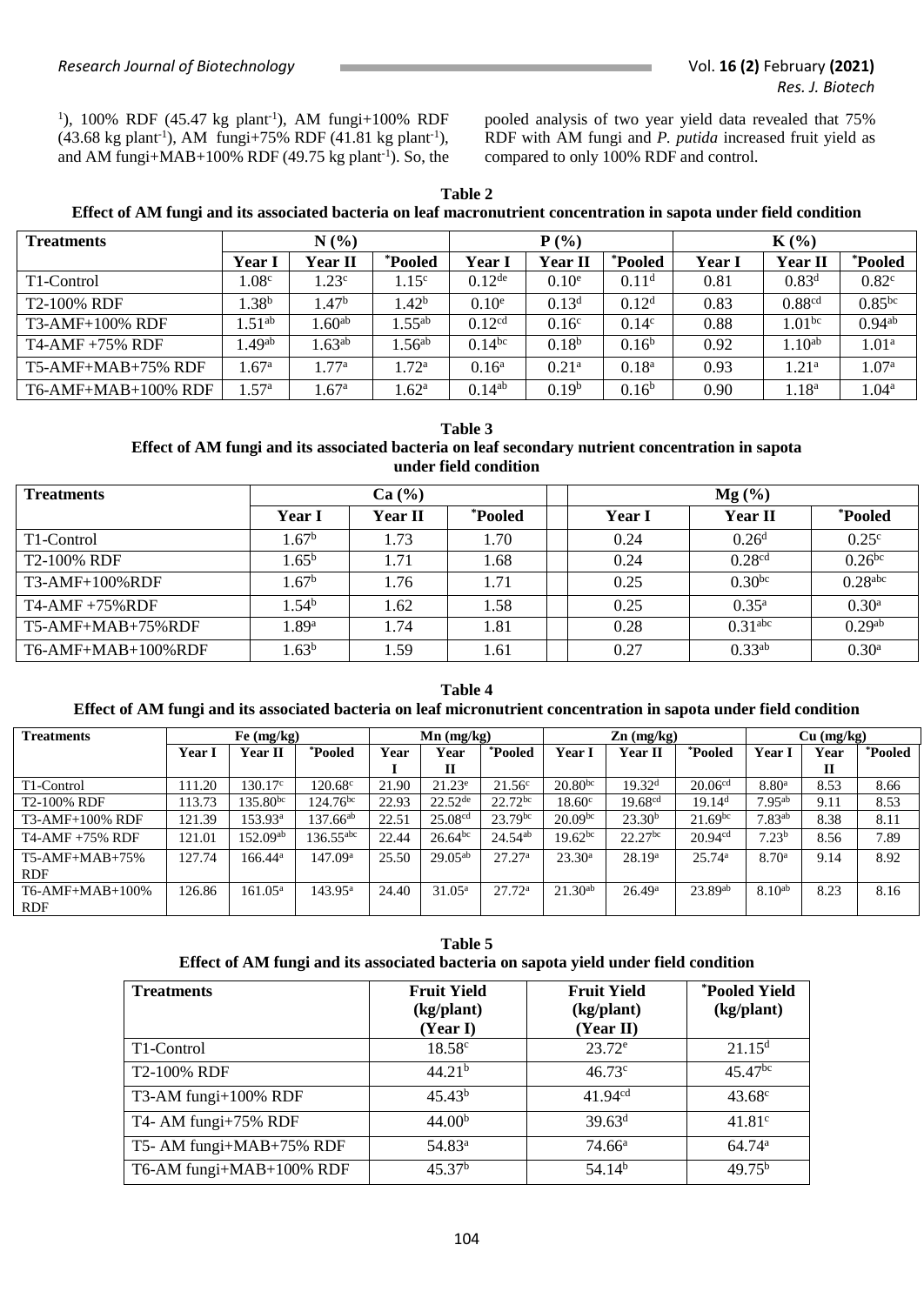These findings clearly indicated that application of AM fungi along with its associated bacteria could enhance sapota yield, which might be due to the synergistic effects between bacteria and AM fungi. In this experiment, it was also observed that AM fungi with *P. putida* significantly increased AM fungal root colonization, spore population, leaf nutrient concentrations as compared to only 100% RDF treatments. Studies by Douds et  $al<sup>29</sup>$  in the strawberry plants (*Fragaria x ananassa* Duch. cv. Chandler) inoculated prior to planting with a mixed inoculum of different AM fungi species increased the yield by 17% over un-inoculated control.

Similarly, Bona et al<sup>17</sup> reported that co-inoculation of AM fungi with plant growth promoting bacteria in strawberry plants resulted in increased fruit production, larger fruit size as compared to un-inoculated plants. Two years application of AM fungi (*G. mosseae* or *G. faciculatumin*) in mango (*Mangifera indica* L.) on rootstocks of cv. Totapuri showed clear difference in growth and nutrient uptake (i.e. number of branches, leaf P, available soil P, Zn and Cu) than uninoculated control<sup>58</sup>. Thus, the present study has clearly showed that field experiment in sapota plants responded positively and effectively to the dual inoculation of efficient AM fungi along with its associated bacteria *i.e. P. putida*.

## **Conclusion**

The present study has clearly demonstrated that field established sapota plants responded positively and effectively to the dual inoculation of AM fungi with its associated bacteria. Also the present study clearly proved that the combined application of AM fungi (*F. mosseae*, *R. fasciculatus* and *R. intraradices*) and *P. putida* with 75% RDF significantly improved the plant nutrient uptake, AM fungi sporulation, root colonization and yield in sapota under field conditions.

## **Acknowledgement**

The authors gratefully thank to the Director of ICAR-Indian Institute of Horticultural Research for the support and infrastructure facilities and AMAAS project sponsoring agency for financial support.

## **References**

1. Abbott L.K. and Robson A.D., The effect of soil pH on the formation of VA mycorrhizas by two species of *Glomus*, *Aust. J. Soil Res.,* **23**, 253-261 **(1985)**

2. Agnolucci M., Avio L., Pepe A., Turrini A., Cristani C., Bonini P., Cirino V., Colosimo F., Ruzzi M. and Giovannetti M., Bacteria associated with a commercial mycorrhizal inoculum: community composition and multifunctional activity as assessed by Illumina sequencing and culture-dependent tools, *Front. Plant Sci.,* **9**, 1956 **(2018)**

3. Akyol T.Y., Niwa R., Hirakawa H., Maruyama H., Sato T., Suzuki T., Fukunaga A., Sato T., Yoshida S., Tawaraya K. and Saito M., Impact of Introduction of Arbuscular Mycorrhizal Fungi

on the Root Microbial Community in Agricultural Fields, *Microbes Environ.*, **34**, 23-32 **(2018)**

4. Andrino A., Boy J., Mikutta R., Sauheitl L. and Guggenberger G., Carbon investment required for the mobilization of inorganic and organic phosphorus bound to goethite by an arbuscular mycorrhiza (*Solanum lycopersicum x Rhizophagus irregularis*), *Front. Env. Sci.,* **7**, 26 **(2019)**

5. AOAC, Official Methods of Analysis, 11<sup>th</sup> ed., Association of Official Agricultural Chemists, Washington, DC **(1970)**

6. Artursson V., Bacterial-fungal interactions highlighted using microbiomics: potential application for plant growth enhancement, Ph.D. Thesis, Swedish University of Agricultural Sciences **(2005)**

7. Artursson V., Finlay R.D. and Jansson J.K., Interactions between arbuscular mycorrhizal fungi and bacteria and their potential for stimulating plant growth, *Environ. Microbiol.,* **8**, 1–10 **(2006)**

8. Azcón R., Rubio R. and Barea J.M., Selective interactions between different species of mycorrhizal fungi and Rhizobium meliloti strains and their effects on growth,  $N_2$ -fixation (N15) and nutrition of *Medicago sativa* L., *New Phytol.,* **117**, 399–404 **(1991)**

9. Azcón R., Ruiz-Lozano J.M. and Rodriguez R., Differential contribution of arbuscular mycorrhizal fungi to plant nitrate uptake of 15N under increasing N supply to the soil, *Can. J. Bot.,* **79**, 1175-1180 **(2001)**

10. Babikova Z., Gilbert L., Bruce T., Dewhirst S.Y., Pickett J.A. and Johnson D., Arbuscular mycorrhizal fungi and aphids interact by changing host plant quality and volatile emission, *Funct. Ecol.,* **28(2)**, 375-385 **(2014)**

11. Bagyaraj D.J. and Reddy B.J.D., Arbuscular mycorrhizas in sustainable agriculture, In Rajak R.C., eds., Microbial biotechnology for sustainable development and productivity, Jodhpur, India, 43-53 **(2000)**

12. Barea J.M., Azcon-Aguilar C. and Azcon R., Interactions between mycorrhizal fungi and rhizosphere microorganisms within the context of sustainable soil–plant systems, In Gange A.C. and Brown V.K., eds., Multitrophic interactions in terrestrial systems, Oxford, UK, Blackwell Science, 65-77 **(1997)**

13. Belew D., Astatkie T., Mokashi M.N., Getachew Y. and Patil C.P., Effects of Salinity and mycorrhizal inoculation (*Glomus fasciculatum*) on growth responses of grape rootstocks (*Vitis* spp), *S. Afr. J. Enol. Vitic.,* **31(2),** 82-88 **(2010)**

14. Bharadwaj D.P., Alstro¨m S. and Lundquist P., Interactions among *Glomus irregulare*, arbuscular mycorrhizal sporeassociated bacteria, and plant pathogens under *in vitro* conditions, *Mycorrhiza*, **22**, 437–447 **(2012)**

15. Bharadwaj D.P., Lundquist P.O., Persson P. and Alström S., Evidence of cultivable bacteria associated with arbuscular mycorrhizal fungal spores, *FEMS Microbiol. Ecol.,* **65(2)**, 310-322 **(2008)**

16. Bi Y., Zhang Y. and Zou H., Plant growth and their root development after inoculation of arbuscular mycorrhizal fungi in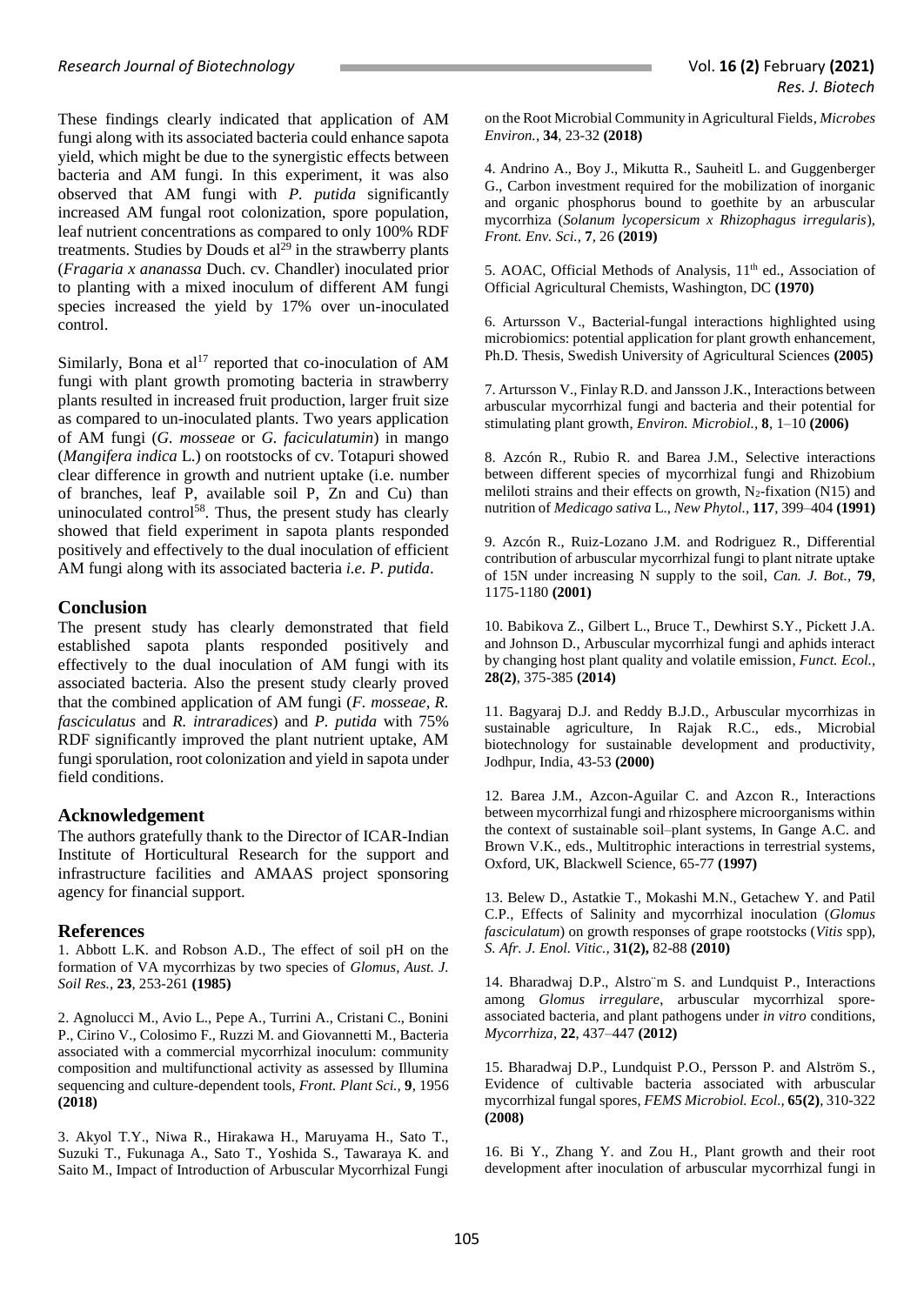coal mine subsided areas, *Int. J. Coal. Sci. Technol.,* **5(1)**, 47-53 **(2018)**

17. Bona E., Lingua G., Manassero P., Cantamessa S., Marsano F., Todeschini V., Copetta A., D'Agostino G., Massa N., Avidano L. and Gamalero E., AM fungi and PGP pseudomonads increase flowering, fruit production, and vitamin content in strawberry grown at low nitrogen and phosphorus levels, *Mycorrhiza,* **25(3)**, 181-193 **(2014)**

18. Brady N.C., The nature and properties of soils,  $10<sup>th</sup>$  ed., Macmillan Publishing Company, 621 **(1990)**

19. Campos M.A., da Silva F.S., Yano-Melo A.M., de Melo N.F., Pedrosa E.M. and Maia L.C., [Responses of Guava Plants to](http://www.ncbi.nlm.nih.gov/pubmed/25288951)  [Inoculation with Arbuscular Mycorrhizal Fungi in Soil Infested](http://www.ncbi.nlm.nih.gov/pubmed/25288951)  with *[Meloidogyne enterolobii](http://www.ncbi.nlm.nih.gov/pubmed/25288951)*, *Plant Pathol. J.,* **29(3),** 242-8 **(2013)**

20. Cardon Z.G. and Whitbeck J.L., The rhizosphere, Elsevier Academic Press, 235 **(2007)**

21. Caroline M. and Bagyaraj D.J., Mycorrhization helper bacteria and their influence on growth of cowpea, In Adholeya A.A. and Singh S., eds., Mycorrhiza: Biofertilizers for the Future, New Delhi, India, TERI, 192-196 **(1995)**

22. Chakrabarti J., Colonization of vesicular arbuscular mycorrhizal fungi and rhizobium in roots of *vigna mungo* and its effect on productivity and resistance to pathogens, The University of Burdwan, Ph.D. thesis **(2014)**

23. Chandrashekara C.P., Patil V.C. and Sreenivasa M.N., VA mycorrhiza mediated P effect on growth and yield of sunflower (*Helianthus annulus L*.) at different P levels, *Plant Soil*, **176**, 325- 328 **(1995)**

24. Chen M., Arato M., Borghi L., Nouri E. and Reinhardt D., Beneficial services of arbuscular mycorrhizal fungi–from ecology to application, *Front Plant Sci.,* **9**, 1270 **(2018)**

25. Coccina A., Cavagnaro T.R., Pellegrino E., Ercoli L., McLaughlin M.J. and Watts-Williams S.J., The mycorrhizal pathway of zinc uptake contributes to zinc accumulation in barley and wheat grain, *BMC Plant Biology*, **19(1),** 133 **(2019)**

26. Coetzee T., Effect of wet and dry cycles of Okavango Delta on arbuscular mycorrhiza colonization on grasses, Dept. of Biological Sciences, University of Botswana **(2001)**

27. Dal Cortivo C., Barion G., Ferrari M., Visioli G., Dramis L., Panozzo A. and Vamerali T., Effects of field inoculation with vam and bacteria consortia on root growth and nutrients uptake in common wheat, *Sustainability,* **10(9)**, 3286 **(2018)**

28. de Miranda J.C.C. and Harris P.J., Effects of soil phosphorus on spore germination and hyphal growth of arbuscular mycorrhizal fungi, *New Phytol.,* **128**, 103-108 **(1994)**

29. Douds Jr. D.D., Nagahashi G., Shenk J.E. and Demchak K., Inoculation of Strawberries with AM Fungi Produced On-Farm Increased Yield, *Biol. Agric. Hortic.,* **26**, 209-219 **(2008)**

30. Duc N.H., Mayer Z., Pék Z., Helyes L. and Posta K., Combined inoculation of arbuscular mycorrhizal fungi, *Pseudomonas* 

*fluorescens* and *Trichoderma* spp. for enhancing defense enzymes and yield of three pepper cultivars, *Appl. Ecol. Env. Res.,* **15(3),** 1815-1829 **(2017)**

31. Evans D.G. and Miller M.H., Vesicular-arbuscular mycorrhizas and the soil-induced reduction of nutrient absorption in maize. I. Casual relations, *New Phytol.,* **110**, 67-74 **(1988)**

32. Frey-Klett P., Garbaye J. and Tarkka M., The mycorrhiza helper bacteria revisited, *New Phytol*., **17**, 22-36 **(2007)**

33. Gamalero E., Trotta A., Massa N., Copetta A., Martinotti M.G. and Berta G., Impact of two fluorescent pseudomonads and an arbuscular mycorrhizal fungus on tomato plant growth, root architecture and P acquisition, *Mycorrhiza,* **14**, 185-192 **(2004)**

34. Garbaye J., Mycorrhiza helper bacteria: a new dimension to the mycorrhizal symbiosis, *New Phytol*., **128**, 197–210 **(1994)**

35. Garbaye J. and Bowen G.D., Stimulation of mycorrhizal infection of Pinus radiata by some microorganisms associated with the mantle of ectomycorrhizas, *New Phytol.,* **112**, 383–388 **(1989)**

36. George E., Gorgus E., Schmeisser A. and Marschner H., A method to measure nutrient uptake from soil by mycorrhizal hyphae, In Azcon-Aguilar C. and Barea J.M., eds., Mycorrhizas in Integrated System from Genes to plant Development, Office for Official Publications of the European Community, Luxembourg, 535-538 **(1996)**

37. George E., Marschner H. and Jakobsen I., Role of arbuscular mycorrhizal fungi in uptake of phosphorus and nitrogen from soil, *Crit. Rev. Biotechnol.,* **15(3-4),** 257-270 **(1995)**

38. Gerdemann J.W. and Nicolson T.H., Spore of mycorrhizal endogone species extracted from soil by wet sieving and decanting, *Br. Mycol. Soc.,* **46**, 234-244 **(1963)**

39. Gomez K.A. and Gomez A.A., Statistical procedures for agricultural research, 2<sup>nd</sup> ed., New York, Wiley (1984)

40. Govinda Rao Y.S., Bagyaraj D.J. and Rai P.V., Selection of efficient VA mycorrhizal fungus for finger millet, *Zbl Mikrobiol*., **138,** 409-413 **(1983)**

41. Gryndler M. and Vosatka M., The response of *Glomus fistulosum*-maize mycorrhiza to treatments with culture fractions from *Pseudomonas putida*, *Mycorrhiza*, **6**, 207–211 **(1996)**

42. Hanway J.J. and Heidel H., Soil analysis methods as used in Iowa State College, Soil Testing Laboratory, *Iowa. Agri. Res.,* **7**, 364-374 **(1952)**

43. Hegde D.M. and Srinivas K., Growth, yield nutrient uptake and water use of banana crops under drip and basin irrigation with N and K fertilization, *Trop Agric.,* **86(4),** 331- 334 **(1991)**

44. Herman D.J., Firestone M.K., Nuccio E. and Hodge A., Interactions between an arbuscular mycorrhizal fungus and a soil microbial community mediating litter decomposition, *FEMS Microbiol Ecol.,* **80**, 236-247 **(2012)**

45. Jackson M.L., Soil Chemical Analysis, Prentice Hall of India Private Ltd., New Delhi **(1973)**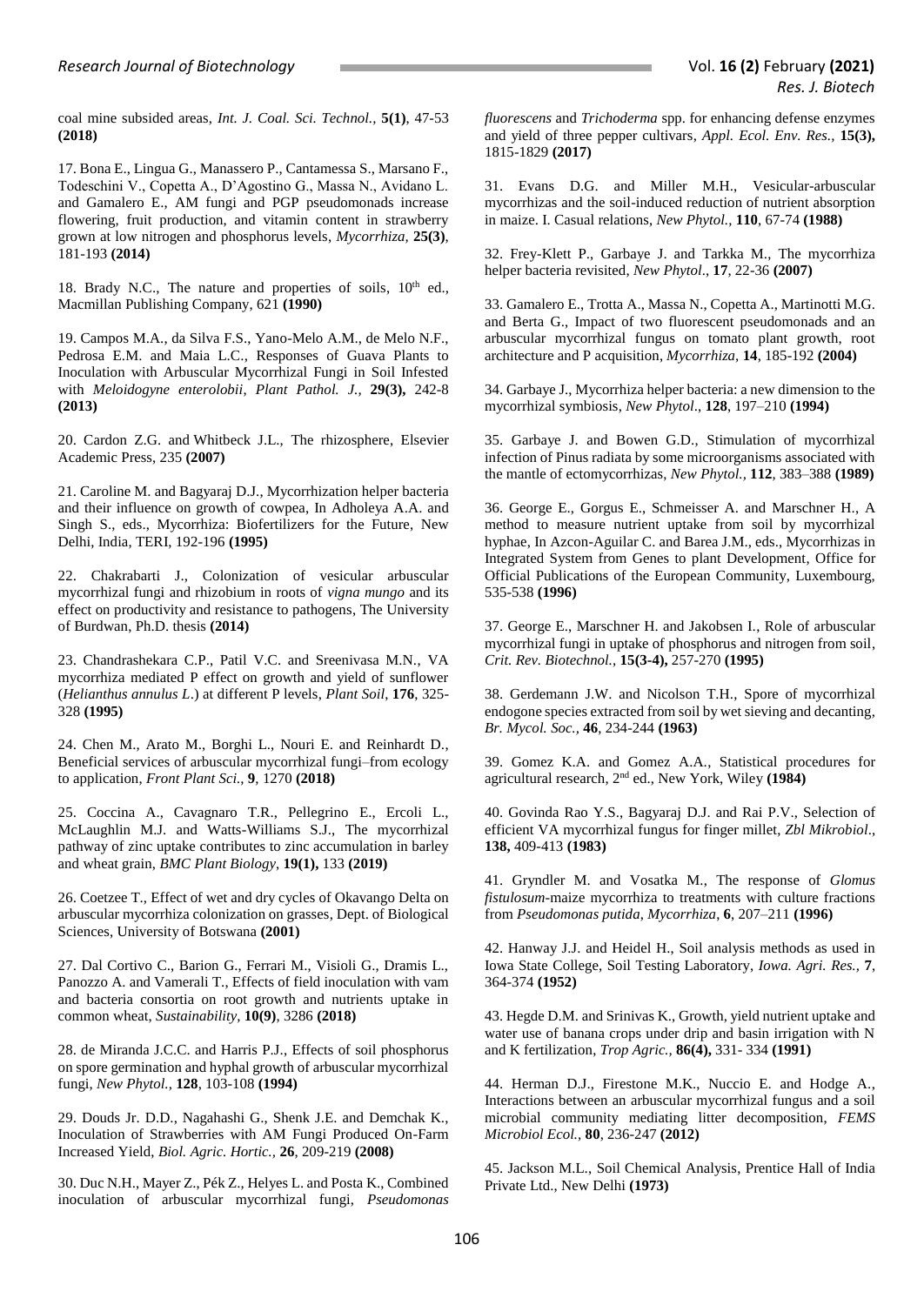46. Kafle A., Cope K.R., Raths R., Krishna Yakha J., Subramanian S., Bücking H. and Garcia K., Harnessing soil microbes to improve plant phosphate efficiency in cropping systems, *Agronomy,* **9(3),** 127 **(2019)**

47. Kapoor R., Giri B. and Mukerji K.G., Soil factors in relation to distribution and occurrence of vesicular arbuscular mycorrhiza, In Mukerji K.G., Manoharachary C. and Chamola B.P., eds., Techniques in Mycorrhizal studies, Kluwer Academic Publishers **(2002)**

48. Kilpeläinen J., Barbero-López A., Adamczyk B., Aphalo P.J. and Lehto T., Morphological and ecophysiological root and leaf traits in ectomycorrhizal, arbuscular-mycorrhizal and nonmycorrhizal Alnus incana seedlings, *Plant Soil*, **436(1-2),** 283-297 **(2019)**

49. Kumari M., Prasad H. and Kumari S., Association of am (arbuscular mycorrhizal) fungi in fruit crops production: A review, *The Pharma Innovation*, **6(6)**, 204 **(2017)**

50. Lalitha M., Kumar K.A., Dharumarajan S., Balakrishnan N., Srinivasan R., Nair K.M., Hegde R. and Singh S.K., Role of Vesicular-Arbuscular Mycorrhizae in Mobilization of Soil Phosphorus, In Agriculturally Important Microbes for Sustainable Agriculture, Singapore, 317-331 **(2017)**

51. Lindsay W.L. and Norvell W.A., Development of a DTPA soil test for zinc, iron, manganese and copper, *Soil Sci. Soc. Am. J*., **42(3)**, 421-428 **(1978)**

52. Lingua G., Bona E., Manassero P., Marsano F., Todeschini V., Cantamessa S., Copetta A., D'Agostino G., Gamalero E. and Berta G., Arbuscular mycorrhizal fungi and plant growth-promoting pseudomonads increases anthocyanin concentration in strawberry fruits (Fragaria x ananassa var. Selva) in conditions of reduced fertilization, *Int. J. Mol. Sci.,* **14(8),** 16207-16225 **(2013)**

53. Long L., Lin Q., Yao Q. and Zhu H., Population and function analysis of cultivable bacteria associated with spores of arbuscular mycorrhizal fungus *Gigaspora margarita*, *3 Biotech*, **7(1)**, 8 **(2017)**

54. Ma Y., Látr A., Rocha I., Freitas H., Vosátka M. and Oliveira R.S., Delivery of Inoculum of *Rhizophagus irregularis* via Seed Coating in Combination with *Pseudomonas libanensis* for Cowpea Production, *Agronomy,* **9(1),** 33 **(2019)**

55. Mamatha G., Bagyaraj D.J. and Jaganath S., Inoculation of field-established mulberry and papaya with arbuscular mycorrhizal fungi and a mycorrhiza helper bacterium, *Mycorrhiza,* **12**, 313-316 **(2002)**

56. McFarland J., Ruess R., Keilland K., Pregitzer K., Hendrick R. and Allen M., Cross-ecosystem comparisons of *in situ* plant uptake of amino acid-N and NH<sup>4</sup> + , *Ecosystems,* **13**, 177-193 **(2010)**

57. Mitra D., Uniyal N., Panneerselvam P., Senapati A., Ganeshamurthy A.N., Jain D. and Kumar V., Role of mycorrhiza and its associated bacteria on plant growth promotion and nutrient management in sustainable agriculture, *Int. J. Life Sci. Appl. Sci.,* **1(1),** 1-10 **(2019)**

58. Mohandas S., Arbuscular mycorrhizal fungi benefit mango (*Mangifera indica* L.) plant growth in the field, *Scientia horticulturae*, **143**, 43-48 **(2012)**

59. Motosugi H. and Terashima S., Nitrogen transport by hyphae of arbuscular mycorrhizal fungi between grapevine and cover crop (*Vulpia myuros*), ISHS Acta Horticulturae 767, [XXVII](http://www.actahort.org/books/767/index.htm)  [International Horticultural Congress -](http://www.actahort.org/books/767/index.htm) IHC2006, International [Symposium on Sustainability through Integrated and Organic](http://www.actahort.org/books/767/index.htm)  [Horticulture](http://www.actahort.org/books/767/index.htm) **(2008)**

60. Mugnier J. and Mosse B., Spore germination and viability of a vesicular-arbuscular mycorrhizal fungus, *Glomus mosseae*, *Trans Brit Mycol Soc*, **88**, 411-413 **(1987)**

61. Naik S.R., Nandini M.L.N., Jameel M.A., Venkataramana K.T. and Mukundalakshmi L., Role of Arbuscular Mycorrhiza in Fruit Crops Production, *Int. J. Pure. App. Biosci.,* **6(5),** 1126-1133 **(2018)**

62. Nuccio E.E., Hodge A., Pett‐Ridge J., Herman D.J., Weber P.K. and Firestone M.K., An arbuscular mycorrhizal fungus significantly modifies the soil bacterial community and nitrogen cycling during litter decomposition, *Environ Microbiol.,* **15(6)**, 1870-1881 **(2013)**

63. Olsson P.A., Thingstrup I., Jakobsen I. and Bååth E., Estimation of the biomass of arbuscular mycorrhizal fungi in a linseed field, *Soil Biol Biochem.,* **31**, 1879-1887 **(1999)**

64. Ortas I. and Iqbal M.T., Mycorrhizal inoculation enhances growth and nutrition of cotton plant, *J. Plant Nutr.,* **42(17)**, 1-14 **(2019)**

65. Ortas I., Harries P.J. and Rowell D.I., Enhanced uptake of phosphorus by mycorrhizal sorghum plants as influenced by form of nitrogen, *Plant Soil,* **184**, 255-264 **(1996)**

66. Padma Rosalind T.M. and Kandaswamy D., Effect of interactions between VA-mycorrhizae and graded levels of phosphorus on growth of papaya (*Carica papaya*), In Jalai B.L. and Chand H., eds., Current Trends in Mycorrhizal Research, Haryana Agricultural University, Hisar, India,133-134 **(1990)**

67. Panneerselvam P., Kumar U., Senapati A., Parameswaran C., Anandan A., Kumar A., Jahan A., Padhy S.R. and Nayak A.K., Influence of elevated  $CO<sub>2</sub>$  on arbuscular mycorrhizal fungal community elucidated using Illumina MiSeq platform in subhumid tropical paddy soil, *Appl Soil Ecol*., https://doi.org/10.1016/j.apsoil.2019.08.006 **(2019)**

68. Panneerselvam P., Kumar U., Sugitha T.C.K., Parameswaran C., Sahoo S., Binodh A.K., Jahan A. and Anandan A., Arbuscular mycorrhizal fungi (AMF) for sustainable rice production, In Advances in Soil Microbiology, Recent Trends and Future Prospects, Singapore, 99-126 **(2017)**

69. Panneerselvam P., Saritha B., Sukhada M., Upreti K.K., Poovarasan S., Sulladmath V.V. and Venugopalan R., Effect of mycorrhiza associated bacteria on enhancing colonization and sporulation of *Glomus mosseae* and growth promotion in sapota (*Manilkara achras (Mill.) Forsberg*) seedlings, *Biol. Agric. Hortic.,* **29(2),** 118-131 **(2013)**

70. Panneerselvam P., Sukhada M., Saritha B., Upreti K.K., Poovarasan S., Ajay M. and Sulladmath V.V., *Glomus mosseae* associated bacteria and their influence on stimulation of mycorrhizal colonization, sporulation and growth promotion in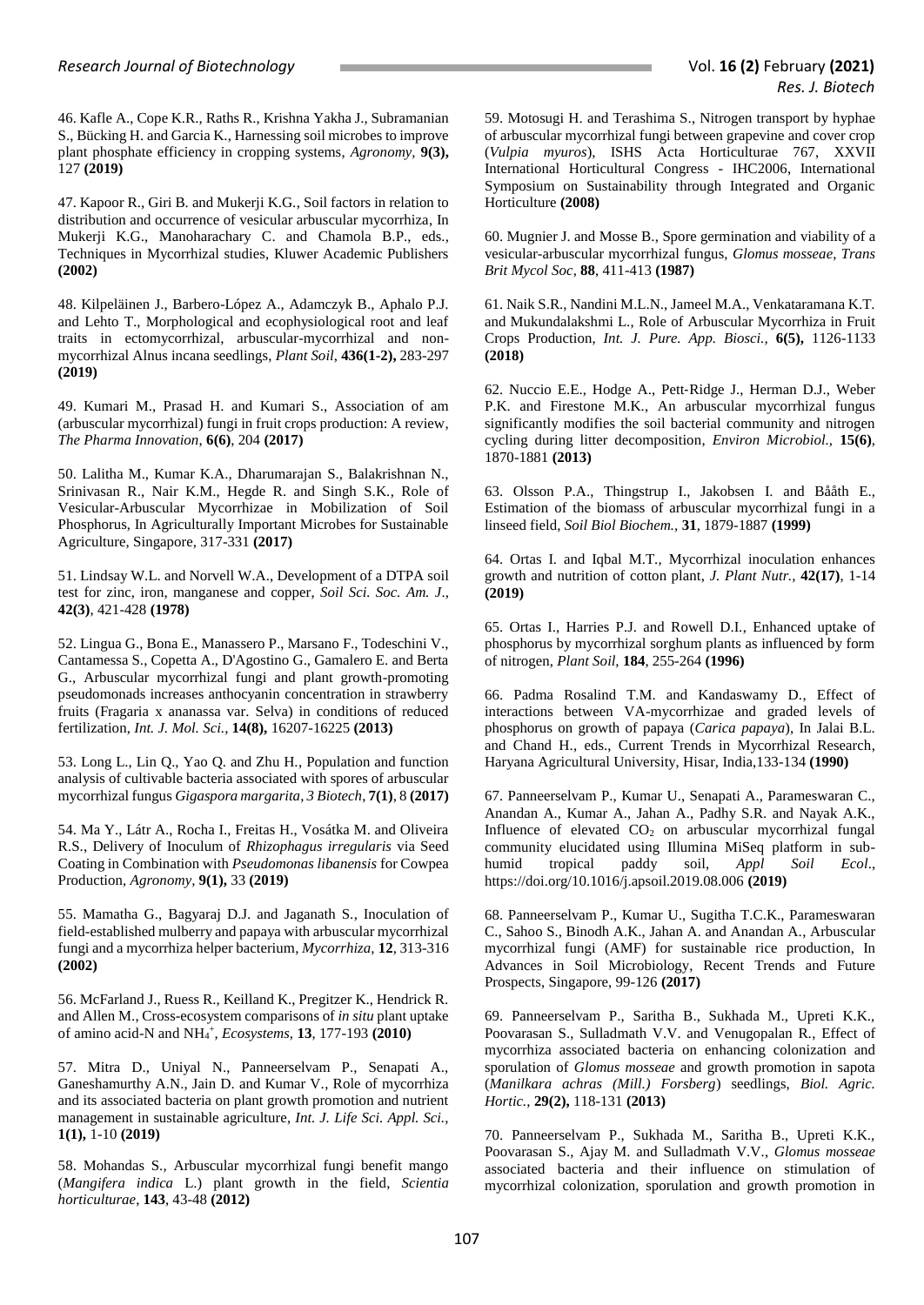guava (*Psidium gujava* L.) seedlings, *Biol. Agric. Hortic.,* **28(4),** 267-279 **(2012)**

71. Paul E.A. and Clark F.E., Soil microbiology and biochemistry, 2 nd ed., San Diego, Academic press, 340 **(1996)**

72. Philip E., Pfeffer E., Toby K. and Heike B., Carbon availability triggers fungal nitrogen uptake and transport in arbuscular mycorrhizal symbiosis, *PNAS*, **109(7),** 2666-2671 **(2012)**

73. Phillips J.M. and Hayman D.S., Improved process for clearing roots and staining parasite and vesicular-arbuscular mycorrhizal fungi for rapid assessment for infection, *Trans Br. Mycol. Soc.,* **55**, 158-166 **(1970)**

74. Piao H.C. and Liu C.Q., Variations in nitrogen, zinc, and sugar concentrations in Chinese fir seedlings grown on shrubland and plowed soils in response to arbuscular mycorrhizae-mediated process, *Biol. Fert. Soils,* **47**, 721-727 **(2011)**

75. Poovarasan S., Sukhada M., Paneerselvam P., Saritha B. and Ajay K.M., Mycorrhizae colonizing actinomycetes promote plant growth and control bacterial blight disease of pomegranate (*Punica granatum* L. cv. Bhagwa), *Crop Prot.,* **53**, 175-181 **(2013)**

76. Ramajayam D., Singh S.K., Singh A.K., Patel V.B. and Alizadeh M., Mycorrhization alleviates salt stress in grape rootstocks during *in vitro* acclimatization, *Indian J. Hortic.,* **70(1),** 26-32 **(2013)**

77. Reddy B. and Bagyaraj D.J., Selection of efficient VA mycorrhizal fungi for inoculating mango rootstock "Nekkare", *Scientia Hort*., **59**, 69-73 **(1994)**

78. Reddy B., Selection of efficient vesicular arbuscular mycorrhizal fungi for mango, acidlime and papaya, University of Agricultural Sciences, Bangalore **(1991)**

79. Ross J.P. and Harper J.A., Effect of Endogone mycorrhiza on soybean yield, *Phytopathol*, **60**, 1552-1556 **(1970)**

80. Rupnawar B.S. and Navale A.M., Effect of VA-mycorrhizal inoculation on growth of pomegranate layers, *J Maharashtra Agric Univ.,* **25(1),** 44–46 **(2000)**

81. Salimpour S., Khavazi K., Nadian H., Besharati H. and Miransari M., Enhancing phosphorous availability to canola (*Brassica napus* L.) using P solubilizing and sulfur oxidizing bacteria, *Aust J Crop Sci.*, **4(5),** 330-333 **(2010)**

82. Saritha B., Panneerselvam P., Sindhu B.L., Sneha P., Prajwala M., Poovarasan S. and Ganeshamurthy A.N., Bio-control potential of *Streptomyces* sp. against plant pathogenic *Alternaria solani*, In National conference on Productivity and Sustainability Role of Agriculturally Important Microorganisms, GKVK Campus, Bangalore, 92 **(2014)**

83. Schrey S.D., Schellhammer M., Ecke M., Hampp R. and Tarkka M.T., Mycorrhiza helper bacterium *Streptomyces* AcH 505 induces differential gene expression in the ectomycorrhizal fungus *Amanita muscaria*, *New Phytol.,* **168**, 205-216 **(2005)**

84. Schubert A. and Lubraco G., Mycorrhizal inoculation enhances growth and uptake of micro propagated apple rootstocks during

weaning in commercial substrates of high nutrient availability, *Appl Soil Ecol.,* **15**, 113-118 **(2000)**

85. Shamshiri M.H., Usha K. and Singh B., Growth and nutrient uptake responses of kinnow to vesicular arbuscular mycorrhizae, *International Scholarly Research Netword (ISRN) Agron*, 7 **(2012)**

86. Solaiman Z.M., Contribution of arbuscular mycorrhizal fungi to soil carbon sequestration, In Mycorrhizal fungi, Use in sustainable agriculture and land restoration, Berlin, Heidelberg, 287-296 **(2014)**

87. Sowarnalisha S., Panneerselvam P., Tapas C., Anjani K., Upendra K., Afrin J., Ansuman S. and Anandan A., Understanding the AM fungal association in flooded rice under elevated  $CO<sub>2</sub>$ condition, *Oryza*, **54(3),** 290-297 **(2017)**

88. Statistical Analysis System, Statistical analysis system version 9.2, Cary (NC), SAS Institute **(2008)**

89. Subbiah B.V. and Asija G.L., A soil test procedure for assessment of available nitrogen in soil, *Curr Sci*, **25**, 259-260 **(1956)**

90. Sukhada M., Effect of VAM inoculation on plant growth, nutrient level and root phosphatase activity in papaya (*Carica papaya* C. V. Coorg Honey dew), *Fert Res.,* **31**, 263-267 **(1992)**

91. Sukhada M., Manjula R. and Rawal R.D., Evaluation of arbuscular mycorrhiza and other biocontrol agents against Phytophthora parasitica var. nicotianae infecting papaya (*Carica papaya* cv. Surya) and enumeration of pathogen population using immunotechniques, *Biol. Control,* **58**, 22–29 **(2011)**

92. Sukhada M., Poovarasan S., Paneerselvam P., Saritha B., Upreti K.K., Ranveer Kamal and Sita T., Guava (*Psidium guajava* L.) rhizosphere *Glomus mosseae* spores harbor actinomycetes with growth promoting and antifungal attributes, *Sci Hort.,* **150**, 371– 376 **(2013)**

93. Sun X.G. and Tang M., Effect of arbuscular mycorrhizal fungi inoculation on root traits and root volatile organic compound emissions of *Sorghum bicolor*, *S. Afr. J. Bot.,* **88**, 373-379 **(2013)**

94. Sylvia D.M., Hammond L.C., Bennet J.M., Hass J.H. and Linda S.B., Field response of maize to a VAM fungus and water management, *Agron J.,* **85**, 193-198 **(1993)**

95. Tanwar A. and Aggarwal A., Multifaceted potential of bioinoculants on red bell pepper (F1 hybrid, Indam Mamatha) production, *J. Plant Interact.,* **9(1)**, 82-91 **(2014)**

96. Teotia P., Kumar M., Prasad R., Kumar V., Tuteja N. and Varma A., Mobilization of Micronutrients by Mycorrhizal Fungi, In Mycorrhiza-Function, Diversity, State of the Art, Springer, Cham., 9-26 **(2017)**

97. Toljander J.F., Santos-Gonzalez J.C., Tehler A. and Finlay R.D., Community analysis of arbuscular mycorrhizal fungi and bacteria in the maize mycorrhizosphere in a long -term fertilization trial, *FEMS Microbiol Ecol.,* **65**, 323-338 **(2008)**

98. Toprak B., Early growth performance of mycorrhizae inoculated Taurus Cedar (*Cedrus libani* A. Rich.) seedlings in a